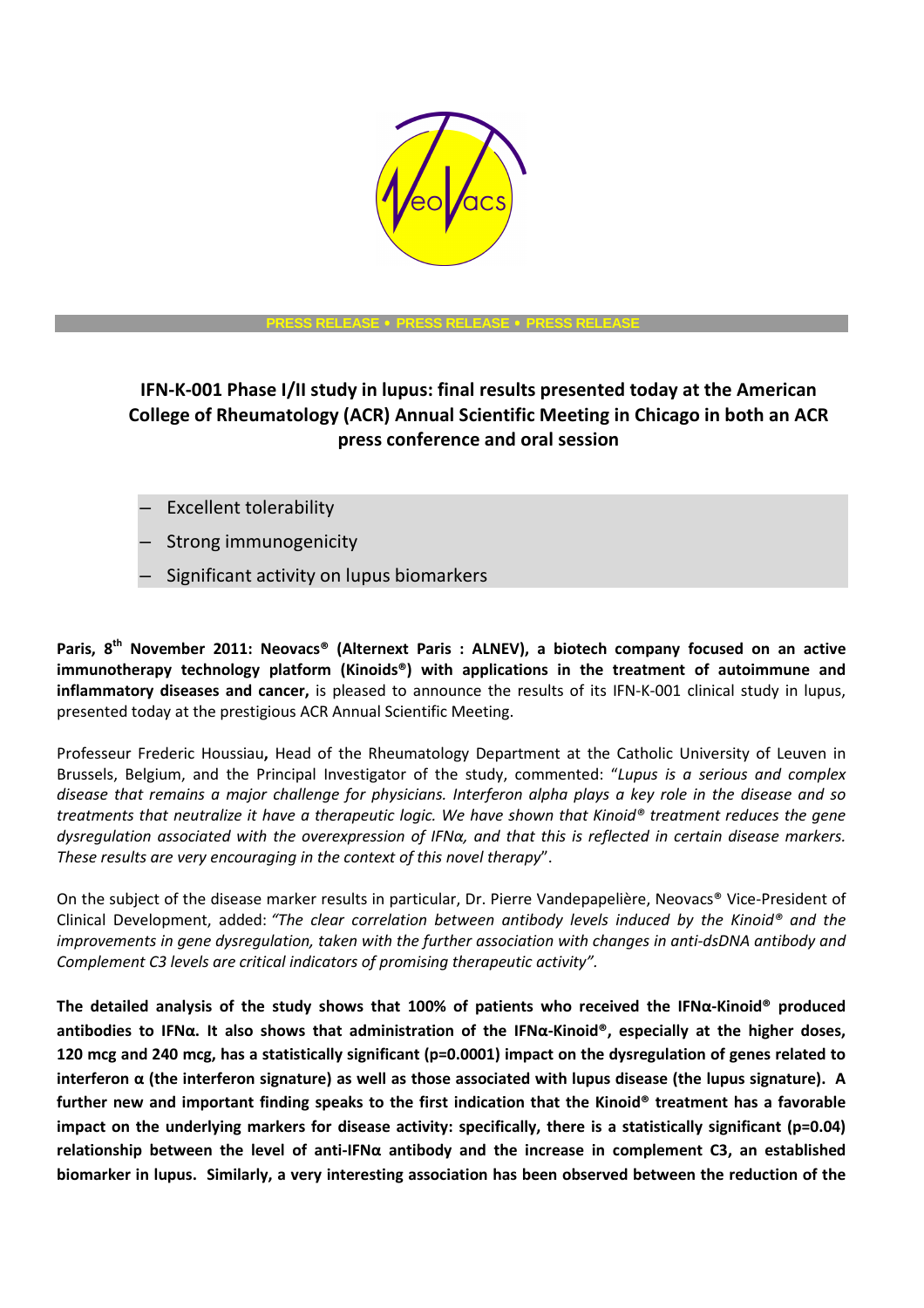**IFNα gene signature and a fall in the levels of antibodies to dsDNA, another key marker for lupus disease activity.** 

**The selection of Neovacs®' results for oral presentation to the medical and scientific attendees at the ACR meeting, as well as their inclusion in the ACR's morning press conference, speaks to the level of scientific interest in the IFNα-Kinoid® approach to treating lupus.** 

As a reminder, the IFN-K-001 study of IFNα-Kinoid® was conducted in 28 patients. The study was double-blind, randomized and placebo-controlled, and tested four dose levels. Product was administered at days 0, 7, and 28, with a fourth injection being given to half the patients at Day 84. All the patients enrolled had mild to moderate disease activity, defined as a SLEDAI<sup>1</sup> score of between 4 and 10. 7 of the 28 patients received the placebo.

## **Good product tolerance confirmed**

The data now available, for all patients for at least three months and for some patients for 15 months of followup, confirms the very good safety profile of the IFNα-Kinoid®. The only serious adverse event considered as associated with the product was a lupus flare: the patient in question stopped taking her corticosteroid medication two days after receiving her first Kinoid dose and without reference to her treating physician. The patient was withdrawn from the study.

# **Antibodies to IFNα raised by the IFNα-Kinoid® have a significant impact on multiple disease markers**

The activity of the antibodies to IFNα induced by Kinoid® administration is confirmed by the fact that a reduction in the dysregulation of lupus-associated genes is clearly observable. Similarly, a dose effect is also observable, since there is a correlation between the dose of IFNα-Kinoid® administered, the level of antibodies induced as a consequence and the reduction in dysregulation seen in the relevant genes.



Change in dysregulation of 250 lupus-associated genes

A further analysis has been conducted of a marker recognized as being a good indicator of the severity of disease activity, complement C3, where lower levels are associated with greater disease severity. The analysis demonstrated a statistically significant relationship between antibodies to IFNα and increases in C3 levels.

l

 $<sup>1</sup>$  Systemic Lupus Erythematosus Disease Activity Index</sup>